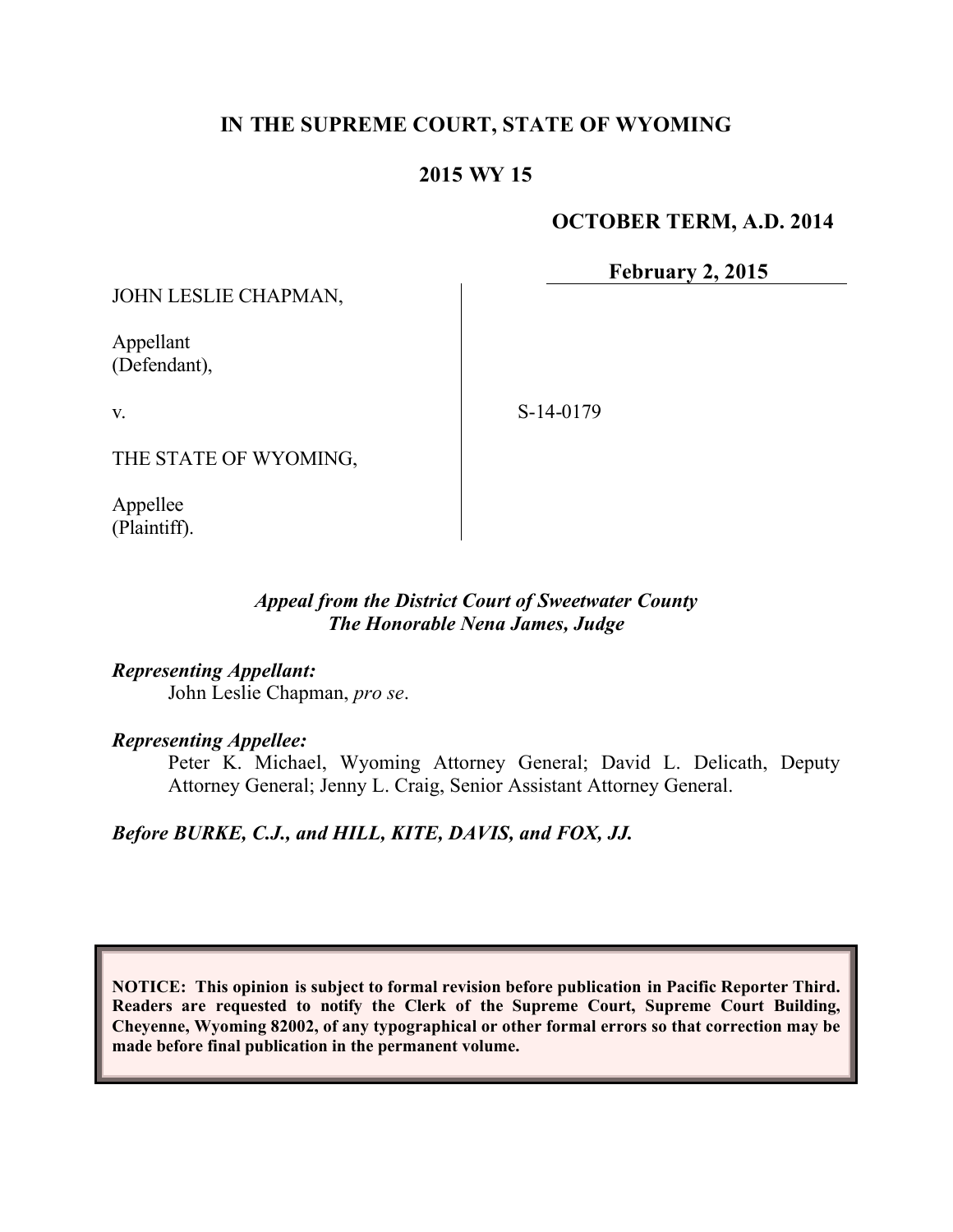#### **FOX, Justice.**

 $[\P1]$  John Chapman<sup>1</sup> entered a guilty plea to attempted second-degree murder and was sentenced to not less than twenty-five years nor more than fifty years incarceration, in accordance with the statutory sentencing range for the crime. The district court denied his motion to withdraw his plea, he appealed, and the denial was affirmed. *Chapman v. State*, 2013 WY 57, ¶¶ 3-4, 6, 300 P.3d 864, 866-67 (Wyo. 2013) (*Chapman 1*). Mr. Chapman then filed a motion to reduce his sentence under Wyoming Rule of Criminal Procedure 35(b), which the district court denied. Mr. Chapman appeals and we affirm.

### *ISSUES*

[¶2] 1. Did the district court abuse its discretion when it denied Mr. Chapman's motion for sentence reduction?

2. Is Mr. Chapman's sentence cruel and unusual under the Eighth Amendment to the United States Constitution?

## *FACTS*

[¶3] The underlying facts of Mr. Chapman's attempted second-degree murder conviction are unnecessary for the disposition of this appeal, but can be found in *Chapman 1*, 2013 WY 57, ¶¶ 6-7, 300 P.3d at 866-67.

[¶4] The State originally charged Mr. Chapman with attempted first-degree murder, conspiracy to commit first-degree murder, and aggravated assault and battery; it also sought a sentencing enhancement under the habitual criminal statute. *Id*. at ¶ 6, 300 P.3d at 866. Pursuant to a plea agreement, the State amended the Information to one count of attempted second-degree murder, and dismissed the remaining charges and the habitual criminal enhancement. *Id*. at ¶ 18, 300 P.3d at 868. The State and Mr. Chapman agreed to a sentencing recommendation of twenty-five to fifty years on the reduced charge, within the statutory range for attempted second-degree murder.<sup>2</sup> *Id*. The district court accepted Mr. Chapman's guilty plea and sentenced him to not less than twenty-five and no more than fifty years incarceration. *Id*. at ¶¶ 24, 27, 300 P.3d at 869.

[¶5] Mr. Chapman filed a motion to withdraw his guilty plea, which was denied. *Id*. at ¶ 50, 300 P.3d at 874. He appealed the order denying his motion, and this Court affirmed the district court's decision. *Id*. at ¶ 77, 300 P.3d at 879. Mr. Chapman then filed a

  $<sup>1</sup>$  Mr. Chapman refers to himself as "Jon" in his appellate brief, however the Wyoming Department of</sup> Corrections lists his name as "John Leslie Chapman."

<sup>2</sup> Second-degree murder requires a sentence of incarceration for no less than twenty years. Wyo. Stat. Ann. § 6-2-104 (LexisNexis 2013). For attempt crimes, "[t]he penalty . . . is the same as the penalty for the most serious crime which is attempted[.]" Wyo. Stat. Ann. § 6-1-304 (LexisNexis 2013).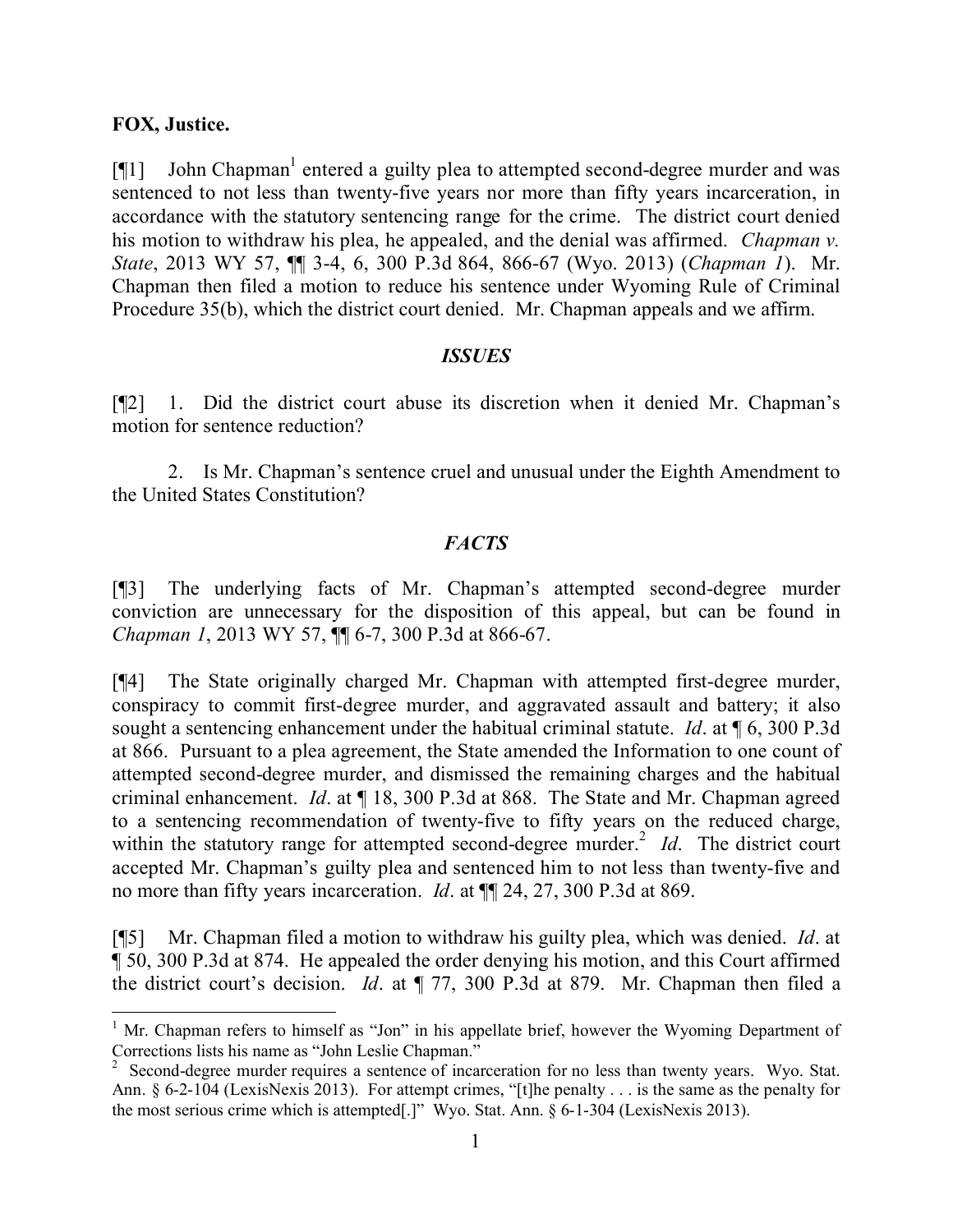petition for post-conviction relief alleging his constitutional rights were violated in a multitude of ways.<sup>3</sup> The district court denied this petition, and Mr. Chapman unsuccessfully petitioned this Court for a writ of certiorari.

[¶6] Several months later, Mr. Chapman filed his W.R.Cr.P. 35(b) motion for sentence reduction,<sup>4</sup> requesting that the district court consider his age, deteriorating health, the length of time he has already served, his good behavior, the length of sentences for comparable crimes, and his family situation. He requested his sentence be reduced to fifteen to twenty-five years. The district court denied the motion, and Mr. Chapman timely appealed.

### *STANDARD OF REVIEW*

[¶7] "'The district court has broad discretion in determining whether to reduce a defendant's sentence, and we will not disturb its determination absent an abuse of discretion.'" *LeGarda-Cornelio v. State*, 2009 WY 136, ¶ 6, 218 P.3d 968, 969 (Wyo. 2009) (quoting *McFarlane v. State*, 781 P.2d 931, 932 (Wyo. 1989)). "The sentencing judge is in the best position to decide if a sentence modification is appropriate, and is free to accept or reject information submitted in support of a sentence reduction at its discretion." *Boucher v. State*, 2012 WY 145, ¶ 10, 288 P.3d 427, 430 (Wyo. 2012) (internal citations omitted). Our objective on review is not to weigh the propriety of the sentence if it falls within the sentencing range; we simply consult the information in front of the court and consider whether there was a rational basis from which the district court could reasonably draw its conclusion. *See Hodgins v. State*, 1 P.3d 1259, 1261 (Wyo. 2000). Because of the broad discretion given to the district court in sentencing, and our significant deference on appeal, "[t]his Court has demonstrated many times in recent years that it is a very difficult bar for an appellant to leap seeking to overturn a sentencing decision on an abuse of discretion argument." *Croy v. State*, 2014 WY 111, ¶ 7, 334 P.3d 564, 567 (Wyo. 2014).

[¶8] Mr. Chapman's motion calls into question the constitutionality of his sentence, and we address such questions of law under our *de novo* standard of review. *Allaback v. State*, 2014 WY 27, ¶ 10, 318 P.3d 827, 830 (Wyo. 2014).

 <sup>3</sup> Mr. Chapman's petition did not raise the issue of whether his sentence is cruel and unusual under the Eighth Amendment of the United States Constitution.

 $^{4}$  A Rule 35(b) motion is timely if it is made "within one year after the sentence is imposed . . . or within one year after entry of any order or judgment of the Wyoming Supreme Court denying review of, or having the effect of upholding, a judgment of conviction or probation revocation." *See Hitz v. State*, 2014 WY 58,  $\P$  11, 323 P.3d 1104, 1106 (Wyo. 2014) (timely filing is a jurisdictional requirement for a district court to hear a sentence reduction motion).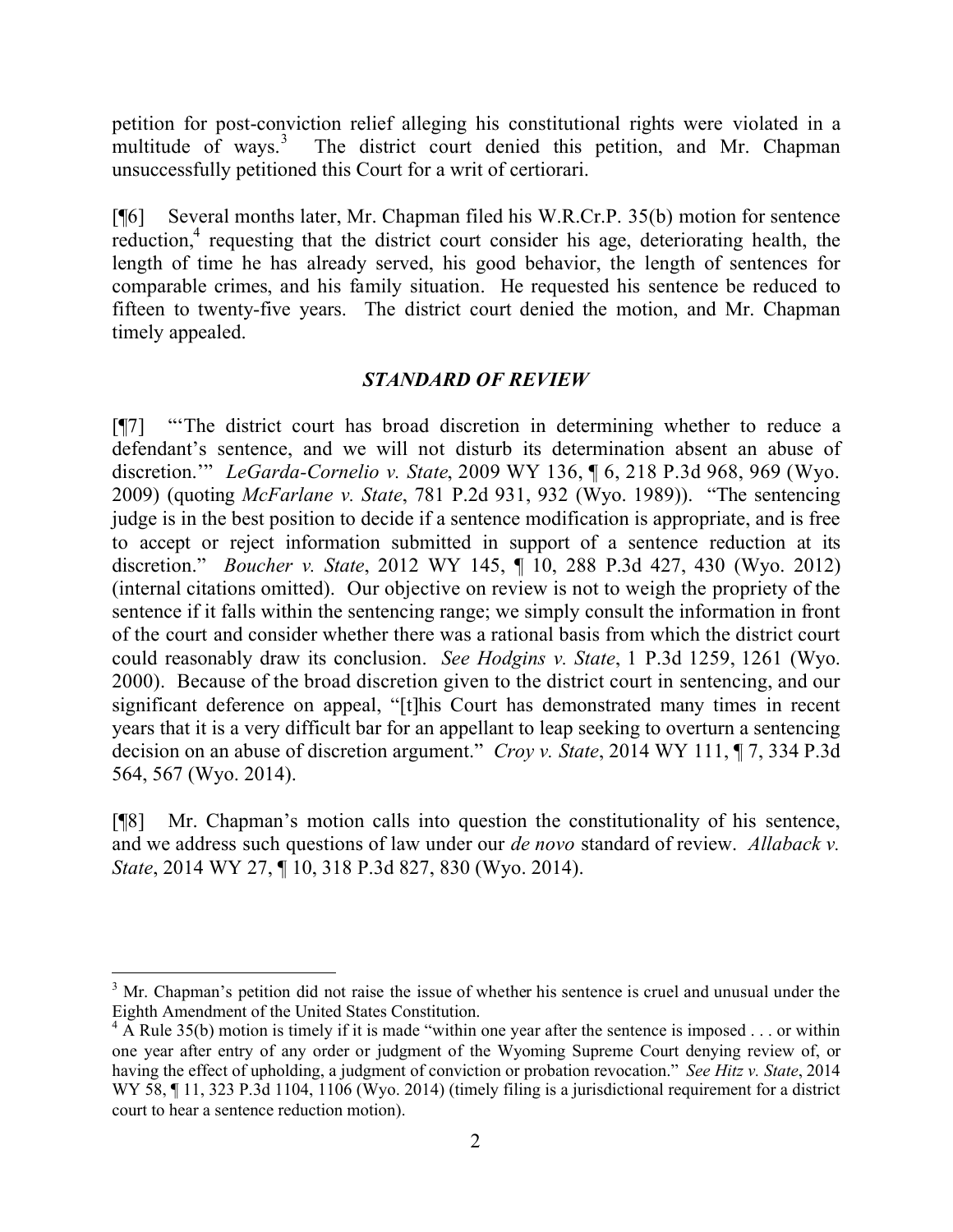### *DISCUSSION*

[¶9] Mr. Chapman makes a number of contentions in his *pro se* appeal, most of which allege the impropriety of his plea agreement. We previously addressed these arguments in *Chapman 1*, and we will not revisit the same issues clothed in a different appeal. *See Hamill v. State*, 948 P.2d 1356, 1358 (Wyo. 1997); *McCarty v. State*, 929 P.2d 524, 525 (Wyo. 1996) ("This court has repeatedly held that issues which were raised and considered in a prior criminal appeal are *res judicata*, and cannot be relitigated by a defendant in a subsequent collateral attack."); *see also Mack v. State*, 7 P.3d 899, 900 (Wyo. 2000) ("A motion for a sentence reduction cannot be used to attack the validity of a conviction[.]"). The issue in front of us is whether the district court abused its discretion in denying Mr. Chapman's W.R.Cr.P. 35(b) motion to reduce his sentence.

[¶10] Wyoming Rule of Criminal Procedure 35(b) provides:

A motion to reduce a sentence may be made, or the court may reduce a sentence without motion, within one year after the sentence is imposed or probation is revoked, or within one year after receipt by the court of a mandate issued upon affirmance of the judgment or dismissal of the appeal, or within one year after entry of any order or judgment of the Wyoming Supreme Court denying review of, or having the effect of upholding, a judgment of conviction or probation revocation. The court shall determine the motion within a reasonable time. . . . The court may determine the motion with or without hearing.

[¶11] The purpose of Rule 35(b) is to give a convicted defendant a second opportunity to reduce his sentence by presenting additional information and argument to the sentencing judge. *Boucher*, 2012 WY 145, ¶ 10, 288 P.3d at 430. The sentencing court is "free to accept or reject such information at its discretion." *Hodgins*, 1 P.3d at 1262.

[¶12] Mr. Chapman contends that he has shown "good cause" for a sentence reduction and that the district court failed to articulate "good cause" in denying his motion. The district court's order denying the motion provided no basis for the denial, but does expressly note that Mr. Chapman's "requests and the reasons stated therefor" were considered. There is no authority in Wyoming requiring a sentencing court to demonstrate good cause in denying a Rule 35(b) motion. *Hodgins*, 1 P.3d at 1262. "The fact that the order does not describe the specific information . . . provided in support of [the] motion does not establish an abuse of discretion." *Boucher*, 2012 WY 145, ¶ 12, 288 P.3d at 430.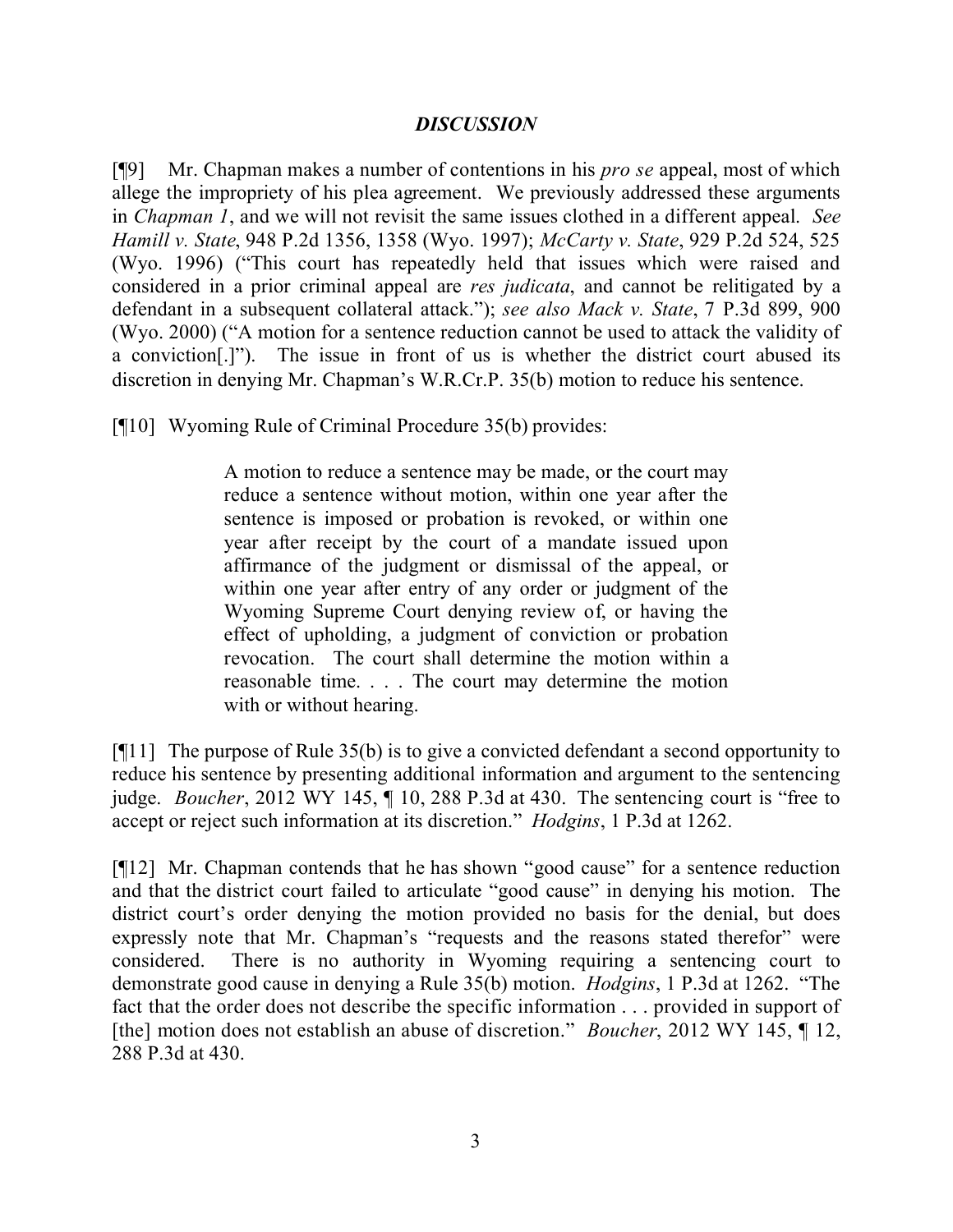[¶13] Mr. Chapman "feels that his sentence was a little harsh considering his age [48], and the amount of time other inmates have received with the same type of charges[.]" He claims his earliest parole eligibility date (approximately 66 years of age) and completion of his maximum sentence (approximately 91 years of age), compounded by his "serious medical issues," amount to a life sentence.<sup>5</sup> He claims "no one serving time for attempt of second degree murder charge is doing more than 20 to 30." Mr. Chapman contends that his sentence is disproportionate to the crime and his circumstances, and he argues:

> The [sentence] should be guided by objective criteria, including the gravity of the offense and the harshness of the penalty. The sentences imposed on other criminals (Co-Defendant) in the same jurisdiction and the sentences imposed for commission of the same crime (Co-Defendant) in other jurisdictions.

Mr. Chapman's argument mirrors the language of the United States Supreme Court in *Solem v. Helm*, 463 U.S. 277, 290-91, 103 S. Ct. 3001, 3010, 77 L. Ed. 2d 637 (1983). In *Solem*, the Court established a three-element test for determining whether a sentence is proportional under the Eight Amendment.<sup>6</sup>

> When sentences are reviewed under the Eighth Amendment, courts should be guided by objective factors that our cases have recognized. First we look to the gravity of the offense and the harshness of the penalty. . . .

> Second, it may be helpful to compare the sentences imposed on other criminals in the same jurisdiction. . . .

> Third, courts may find it useful to compare sentences imposed for commission of the same crime in other jurisdictions.

*Solem*, 463 U.S. at 290-91, 103 S. Ct. at 3010.

 $<sup>5</sup>$  Mr. Chapman's minimum sentence is twenty-five years and maximum is fifty years. "An inmate is</sup> eligible for parole when he has served the minimum sentence less good time and special good time allowances[.]" *Cothren v. State*, 2013 WY 125, ¶ 31, 310 P.3d 908, 916 (Wyo. 2013); *see also* Wyo. Dep't of Corrections Policy & Procedure, *Inmate Good Time*, 1.500 (effective July 15, 2014).

 $6$  "Excessive bail shall not be required, nor excessive fines imposed, nor cruel and unusual punishments inflicted." U.S. Const. amend. VIII. The Eighth Amendment applies to the states by application of the due process clause of the Fourteenth Amendment to the United States. *Norgaard v. State*, 2014 WY 157, ¶ 8, 339 P.3d 267, 270 (Wyo. 2014) (citing *Robinson v. California*, 370 U.S. 660, 675, 82 S. Ct. 1417, [1425], 8 L.Ed. 2d 758 (1962)).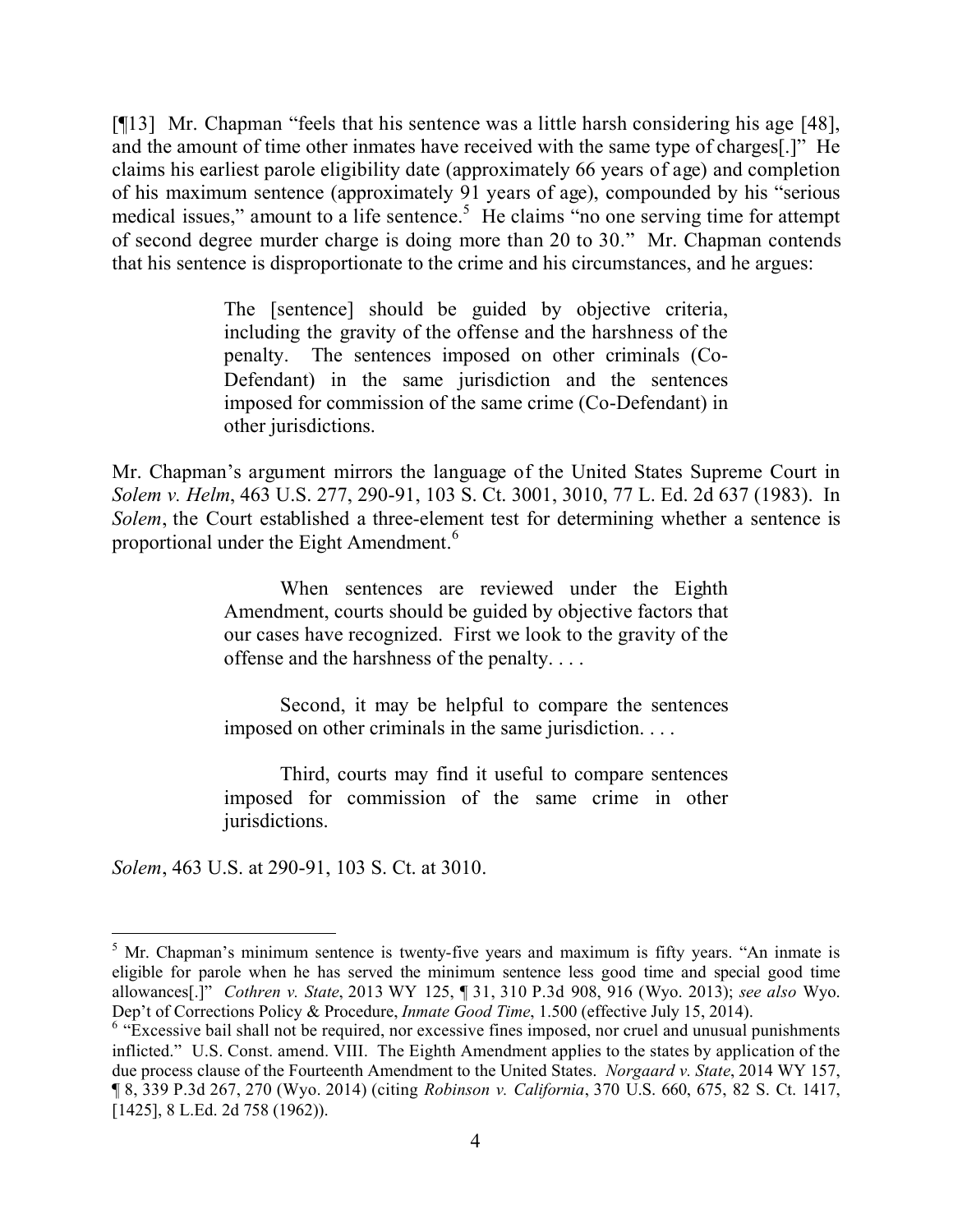[¶14] Considering Mr. Chapman's *pro se* status, we will construe the substance of his Rule 35(b) motion to include the constitutional issue of cruel and unusual punishment. *See Hawes v. State*, 2014 WY 127, ¶ 8 n.2, 335 P.3d 1073, 1076 n.2 (Wyo. 2014); *Garnett v. State*, 2014 WY 80, ¶ 2, 327 P.3d 749, 750 (Wyo. 2014) (*pro se* appellant did not specifically state issue in his brief, however, this Court distilled the issue from the substance of his argument); *Ragsdale v. Hartford Underwriters Ins. Co.*, 2007 WY 163, ¶ 4, 169 P.3d 78, 80 (Wyo. 2007) ("[T]his Court looks to the substance of a motion in order to determine the appropriateness of the motion."); *see also Osborn v. Emporium Videos*, 848 P.2d 237, 240 (Wyo. 1993) ("The litigant acting pro se is entitled to 'a certain leniency' from the more stringent standards accorded formal pleadings drafted by lawyers[.]").

[¶15] "Wyoming follows the United States Supreme Court's *Solem* test to determine whether a sentence is proportional." *Norgaard*, 2014 WY 157, ¶ 11, 359 P.3d at 271 (citing *Oakley v. State*, 715 P.2d 1374, 1376-77 (Wyo. 1986)).However, in *Oakley* we also held that a sentencing proportionality analysis is only necessary when the sentence is grossly disproportionate to the crime. We explained:

> We will not engage in a lengthy analysis under all three of the *Solem* criteria, including a consideration of the sentences imposed on similarly situated defendants in this and other jurisdictions, except in cases where the mode of punishment is unusual or where the relative length of sentence to imprisonment is extreme when compared to the gravity of the offense (the first of the *Solem* criteria).

*Oakley*, 715 P.2d at 1379 (challenging proportionality of ten- to twenty-year sentence for aggravated robbery under habitual criminal statute).

[¶16] The record is clear that the district court was aware of Mr. Chapman's age at his original sentencing and when it denied his Rule 35(b) motion. Mr. Chapman did not explain why this factor should reduce his sentence, and we will not second guess the district court in the absence of any support by Mr. Chapman. Mr. Chapman also provided no support for his contention of poor health beyond the mere statement that he has "serious medical issues." His argument that no one convicted of attempted second-degree murder is doing more than twenty to thirty years appears to be a gross generalization based on Mr. Chapman's own informal and unsubstantiated census, and we will not consider such claims without reliable support. Finally, he provides no evidence that the actions to which he pled—shooting a man in the face with a rifle―are incommensurate with his current sentence. *Chapman 1*, 2013 WY 57, ¶ 23, 300 P.3d at 869. Mr. Chapman was sentenced within the statutory range for attempted second-degree murder; he offers us no basis for concluding that his sentence is unusual or extreme in any regard, and therefore we are not required to consider the full *Solem* proportionality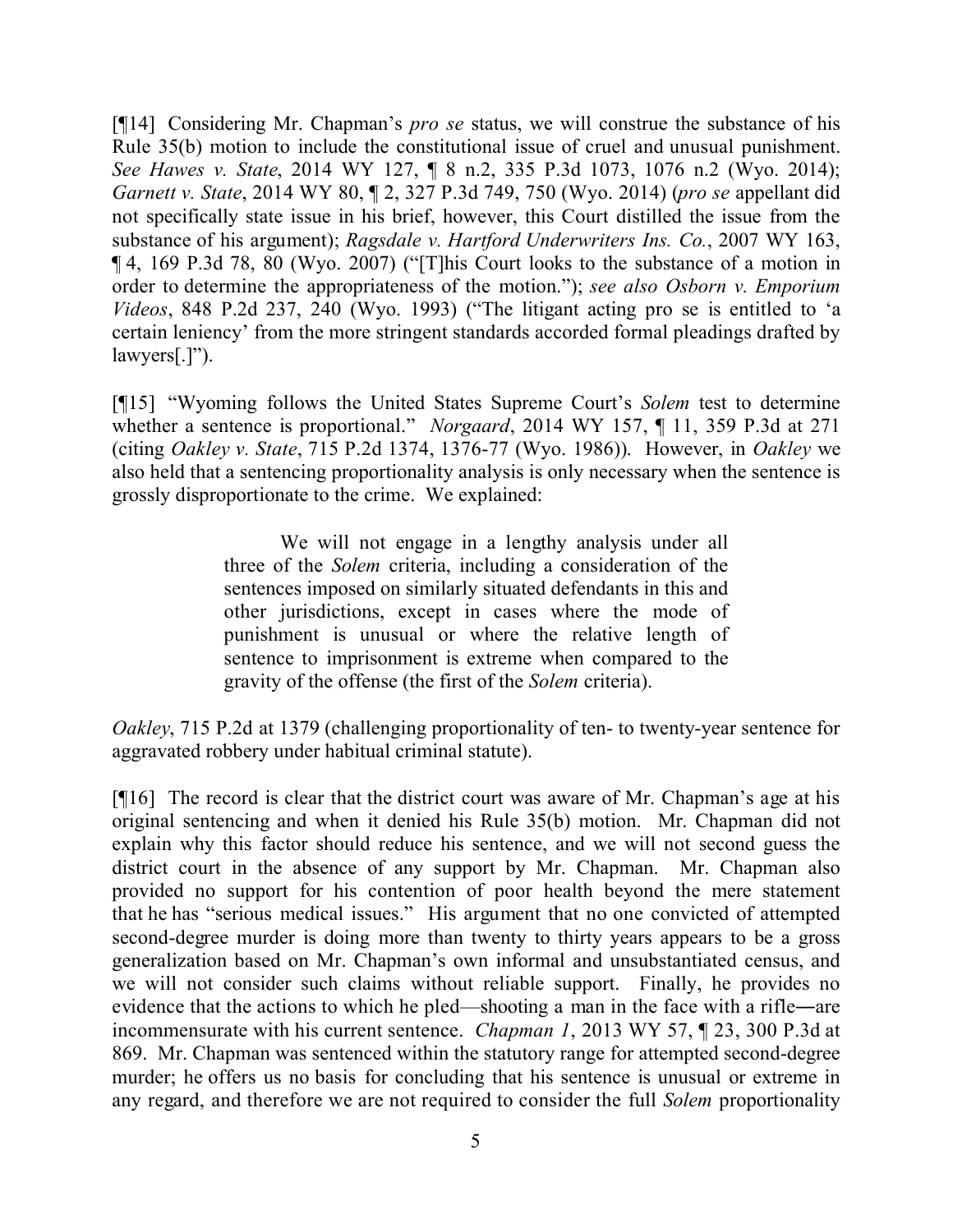analysis in relation to his sentence. *Oakley*, 715 P.2d at 1379. Accordingly, we conclude that Mr. Chapman's sentence is proportional to his crime and not cruel and unusual under the Eighth Amendment.

[¶17] In *Oakley*, we also pointed out that determining sentencing guidelines for criminal acts is strictly a function of the legislative branch, not the judiciary. *Id*. at 1378 (citing *Osborn v. State*, 672 P.2d 777, 797 (Wyo. 1983)); *Williams v. State*, 692 P.2d 233, 235 (Wyo. 1984). The judiciary has broad discretion to impose sentences within those parameters established by the legislature, but it may not assess punishment below a statutorily mandated minimum term. *Oakley*, 715 P.2d at 1379; *see also Moronese v. State*, 2012 WY 34, ¶ 11, 271 P.3d 1011, 1015 (Wyo. 2012) (in the context of a W.R.Cr.P. 35(a) motion to correct an illegal sentence, the court must prescribe a sentence within the limits of the minimum and maximum statutory limits). In his original Rule 35(b) motion, Mr. Chapman requested his sentence be reduced to a minimum of fifteen years and maximum of twenty-five years, and now on appeal he requests that it be reduced to not less than five years and no more than ten years. Even if we found an abuse of discretion by the district court, the minimum sentence for attempted seconddegree murder under the statute is twenty years, and neither the district court nor this Court could impose Chapman's requested sentence.

[¶18] Mr. Chapman also argued that he has already served seven years and "has shown extreme amounts of progress and accomplishments[.]" He claims his worker evaluations demonstrate positive steps towards rehabilitation, but Mr. Chapman did not provide those evaluations with his motion. Claims of good behavior "alone do not require the district court to grant the appellant's [sentence reduction] motion." *Sanchez v. State*, 2013 WY 159, ¶ 13, 314 P.3d 1177, 1180 (Wyo. 2013) (citing *Hodgins*, 1 P.3d at 1261-62). Even if Mr. Chapman had provided a basis for his claim of good behavior, "it would be unwise to usurp what is properly a function of the district courts by finding an abuse of discretion in denying a sentence reduction motion simply because it was supported by evidence of a defendant's commendable conduct while incarcerated." *Conkle v. State*, 2013 WY 1, ¶ 14, 291 P.3d 313, 315 (Wyo. 2013). Mr. Chapman provided no support for his claims of good behavior, and it was not an abuse of discretion for the district court to disregard such unsupported claims.

[¶19] Finally, Mr. Chapman presented the fact that he has five sons, six daughters, and five grandchildren and he would like to "be there for them." While family background is a factor the sentencing court may consider under its broad sentencing discretion, the fact that the district court was not moved to reduce his sentence based on this simple statement does not establish an abuse of discretion. *See Wright v. State*, 670 P.2d 1090, 1093 (Wyo. 1983) (sentencing court may consider family background within its broad sentencing discretion); *see also* W.R.Cr.P. 32 (does not require family background to be considered in presentence investigation or sentencing).